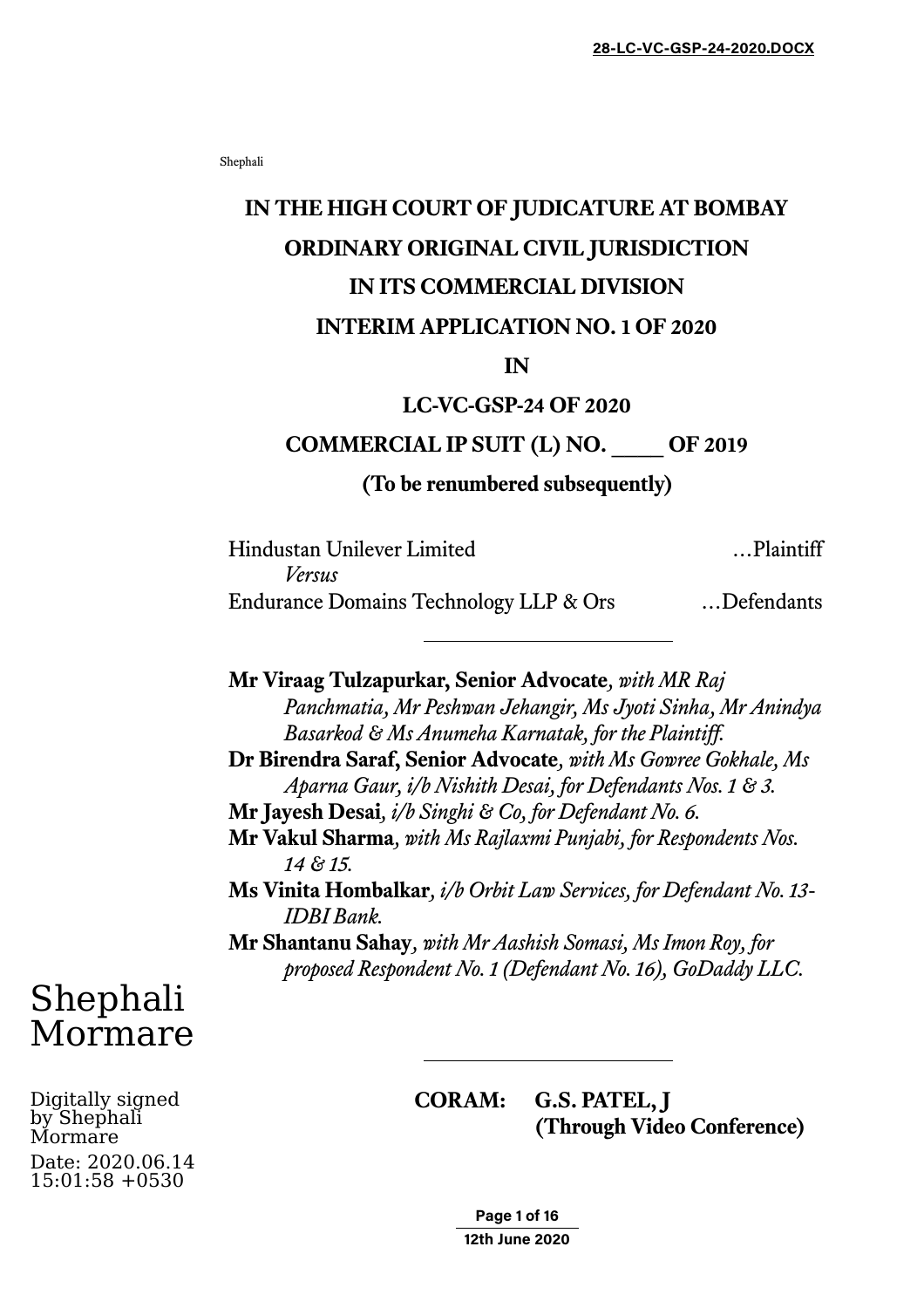## **DATED: 12th June 2020 PC:-**

**1.** Heard by video conferencing.

**2.** Mr Tulzapurkar appears for the Plaintiff in support of the Interim Application.

**3.** The 1st Defendant, Endurance Domains Technology LLP, is an Indian Domain Name Registrar and has been authorised to so function by Defendant No. 15, the National Internet Exchange of India or NIEI. Endurance Domains provides inter alia registrations of India-specific domains apart from other more commonly used and known top-level domains such as .com, .net, etc. Defendants Nos. 2 and 3 are partners of Endurance Domains. The 4th Defendant is said to be an erstwhile partner.

**4.** Defendants Nos. 6 to 11 and 13 are all banks.

**5.** The 5th Defendant is described as Ashok Kumar, an unknown Defendant.

**6.** Defendant No. 15 is the .in Registry, a Government registry of domains registered with the .in domain name.

**7.** There are two other domain name registrars joined to the IA and whose addition I have separately allowed in an application for amendment. These are GoDaddy LLC, now Defendant No. 16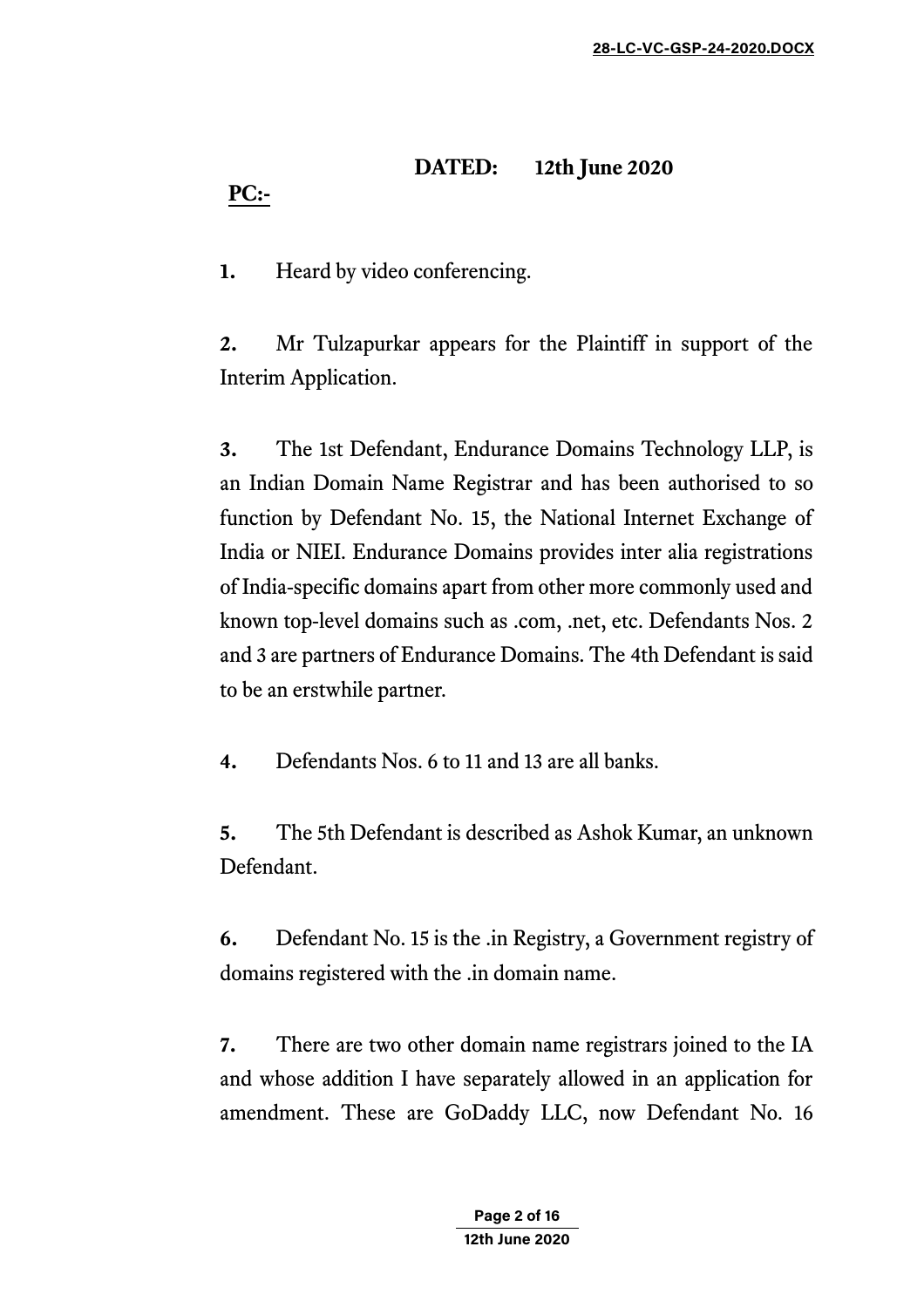(Respondent No.1 to this IA) and Porkbun LLC, Defendant No. 20 (Respondent No. 5 to this IA). I will refer to the parties by their names or abbreviations.

**8.** It is not necessary at this stage to set out at any great length what it is the Plaintiff complained of. Hindustan Unilever Limited, or HUL, the Plaintiff, is one of India's largest companies. It has registration of a number of valuable trade marks covering a range of products. In the Plaint and in a previous application it has been pointed out that its name is also part of its official corporate online identity. Principally, the Plaintiff has the domain name www.hul.co.in. Its global parent is at www.unilever.com.

**9.** The 5th Defendant and various person and persons unknown have been using variants of HUL's domain name to register fake and fraudulent domain names and to set up websites. They do this to entice and lure the unsuspecting public into parting with significant amounts of money on a completely false promise of being made authorised dealers of HUL products. The Plaint sets out considerable details, some of which are in fact shocking.

**10.** I have today separately allowed a substantial amendment to the Plaint, take into account subsequent events. I have also granted leave under Clause XII against additional Respondents who have been added. Among these are GoDaddy and Porkbun. They have their head offices overseas in America. GoDaddy certainly has a presence in India.

> **Page 3 of 16 12th June 2020**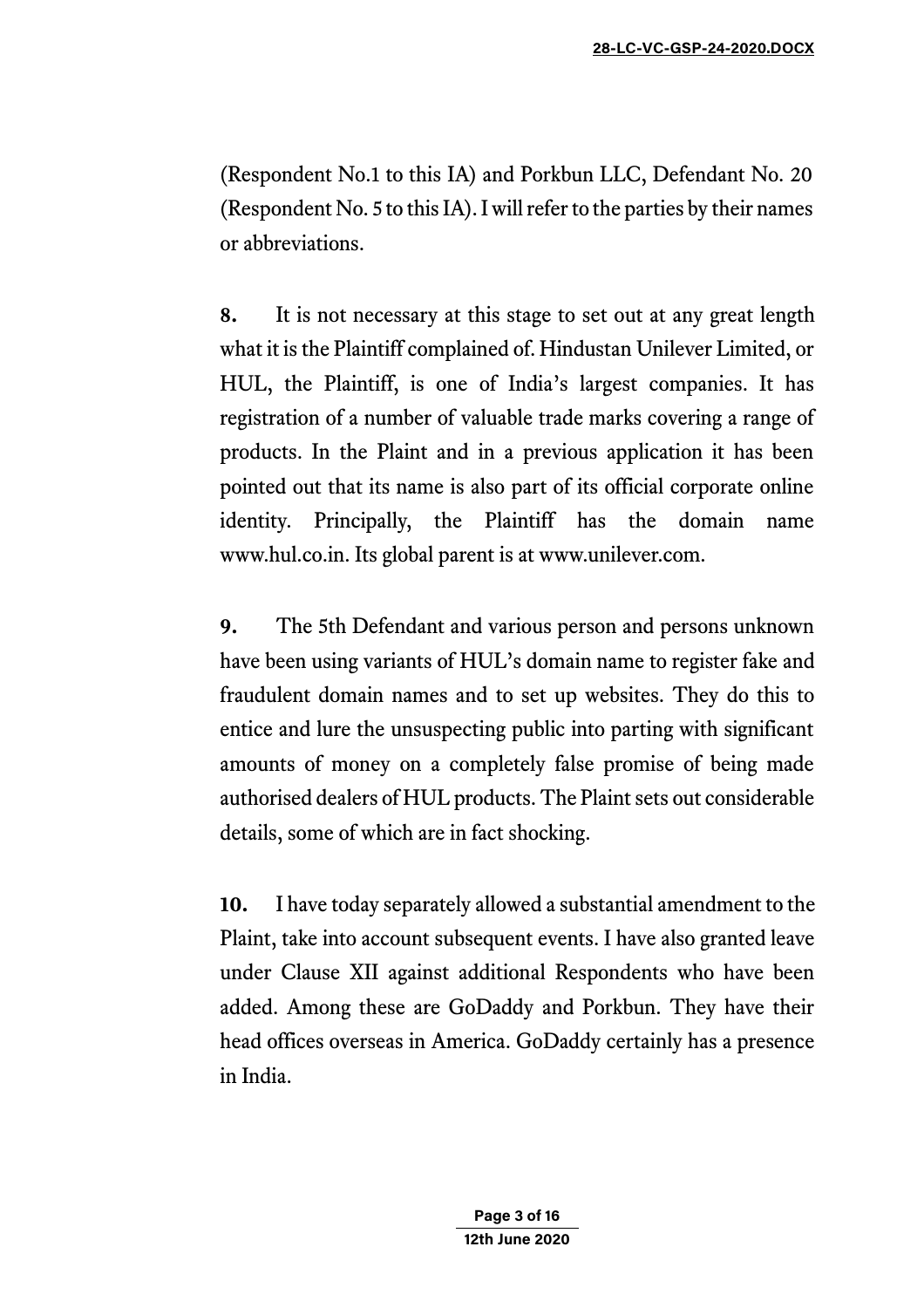**11.** The Interim Application sets out the number of fraudulent domain names that have come to be registered and been fraudulently and deceitfully used. These domains name registrations have been effected through Endurance Domains, GoDaddy or Porkbun.

**12.** I have no manner of doubt that the registration of these domains is entirely mala fide, not in good faith, constitutes an infringement of the Plaintiff's valuable statutory and common law rights and invites an immediate injunction. The question is what form that injunction should take.

**13.** The relief against Defendants Nos. 14 and 15, the dot-IN registry and NIEI at least to the extent of asking that they be ordered to de-register or block access is misdirected. Neither of these is a registrar. Neither of these receives registration consideration. Neither of these registers any domain name. The reliefs against them cannot therefore be granted. At best, the dot-in registry may have some information; but that information is already with the three domain name registrars.

**14.** Before I turn to the prayers and the relief, I should set out the contours of the underlying technology. This is necessary because the plaint and the IA seem to muddle distinct technical aspects. A domain name is simply an easy-to-remember or mnemonic for an internet protocol address. The IP address is a string of numbers in four sets separated by a period. Each set can be of up to three digits. Domain Name Servers or DNS are the internet equivalent of a telephone directory. They maintain a list of domain names and translate these

> **Page 4 of 16 12th June 2020**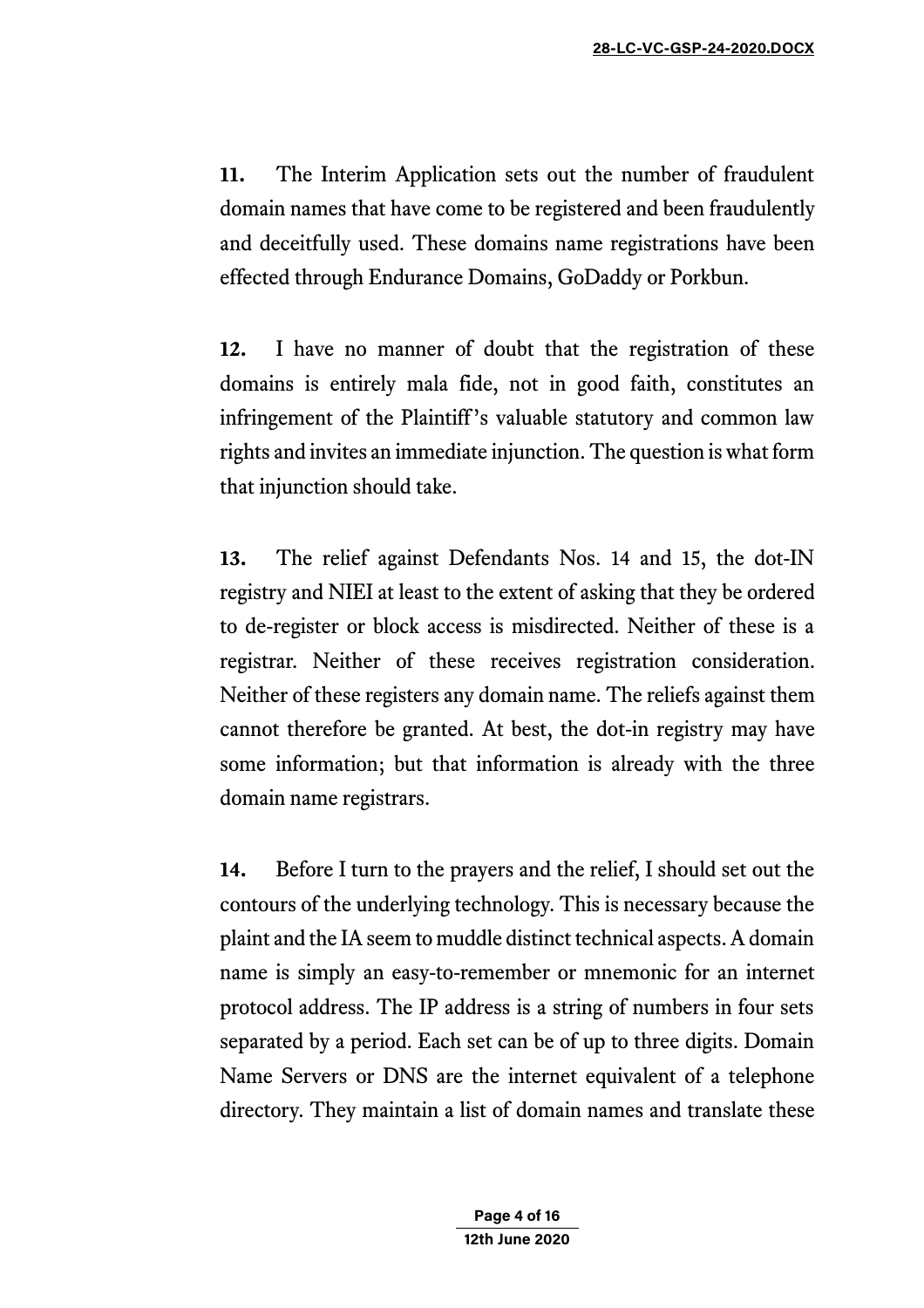to IP addresses. The name servers have different types of 'records' and these are used to re-direct internet traffic appropriately. CName records, for instance, will redirect web traffic; MX records will deal with email and messaging traffic and so on. Now domain names are, typically, never 'owned'. They are always registered for a fee and for a specified time, typically a one-year minimum. The process of registering a domain name is trivial. One only has to look up availability of a combination of words and choose a desired top-level or other domain (.in, .com, .net, etc). The entire process of registration is automated and requires no manual intervention. Certainly there is no human element involved in overseeing or assessing the legitimacy of any chosen domain name. Once the domain name is registered, it must point somewhere to be effective. Left idle, it defaults to the domain name registrar's name servers. If a domain name is to be used to point to a website, certain records have to be changed to match those of the webhost — an entity such as GoDaddy, for instance. It is entirely possible to combine multiple records under a single domain name, so that emails under that domain name are hosted by one entity (say, Google), while the website is hosted elsewhere. The technical reality is far more complex than this, but this much is enough to understand something fundamental: a domain name may have its registration suspended, but the domain name registrar cannot 'block access' to that domain name. Blocking access is another matter altogether. It is an instruction, usually under directions of a government agency such as our Department of Telecommunications, issued to internet service providers — those intermediaries who provide internet connectivity — not to honour access requests to that domain name or URL. This is important because it means that it is entirely unworkable to ask a

> **Page 5 of 16 12th June 2020**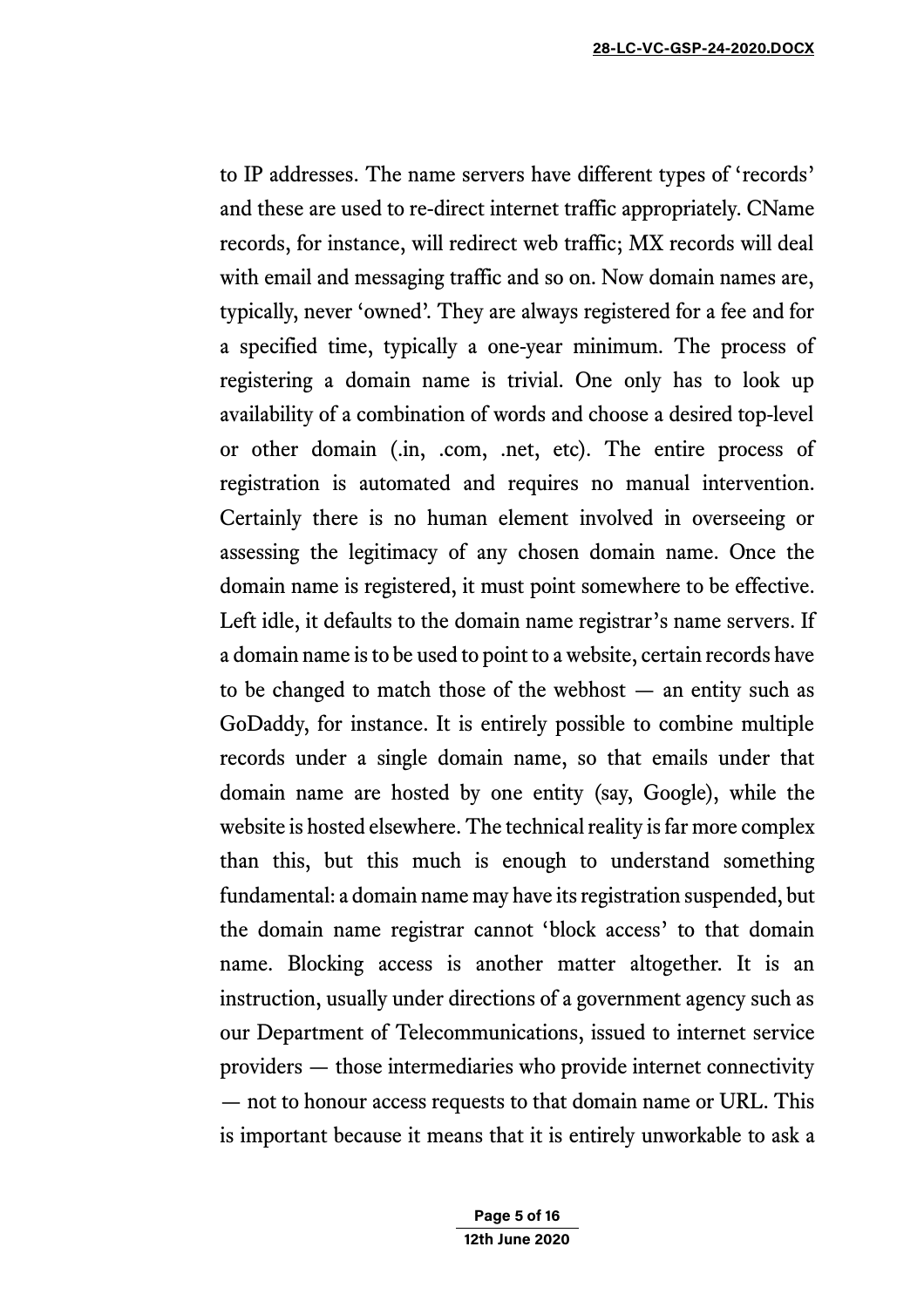*domain name registrar* to 'block access' to a domain name. The registrar can only be asked to suspend the registration. A webhost may be ordered to take down a website, i.e. to withdraw shared or dedicated web hosting services. But this again is not the same as 'blocking access'.

**15.** The relevance of this is apparent from a look at the prayers. Prayer clauses (a) to (o) of this Application read thus:

(a) That pending the final hearing and disposal of the Suit, this Hon'ble Court be pleased to direct the Defendant No. 1 forthwith **to suspend and ensure the** *continued suspension of and block access* to: (i) Fraudulent Domain Name 2 i.e. '*hulcare.co.in*' and associated e-mail address '*info@hulcare.co.in*' (ii) Fraudulent Domain Name 3 i.e. '*unilevercare.co.in*' and associated e-mail address '*info@unilevercare.co.in*'; (iii) Fraudulent Domain Name 4 i.e. '*unilevercare.org.in*' and associated e-mail address '*info@unilevercare.org.in*'; and (iv) Fraudulent Domain Name 9 i.e. ''*www.unlevercare.co.in*'

(b) That pending the final hearing and disposal of the Suit, this Hon'ble Court be pleased to direct the Respondent No. 1 forthwith to **suspend and ensure** *continued suspension* **of and** *block access* to:

> (i) Fraudulent Domain Name1 i.e. '*hul.org.in*' and associated e-mailaddress '*info@hul.org.in*';

> (ii) Fraudulent Domain Name 5 i.e. '*unilevercare.in*' and associated e-mail address '*info@unilevercare.in*',

> (iii) Fraudulent Domain Name 6 i.e. '*unilevers.in*' and

(iv) Fraudulent Domain Name 7 i.e.

**Page 6 of 16 12th June 2020**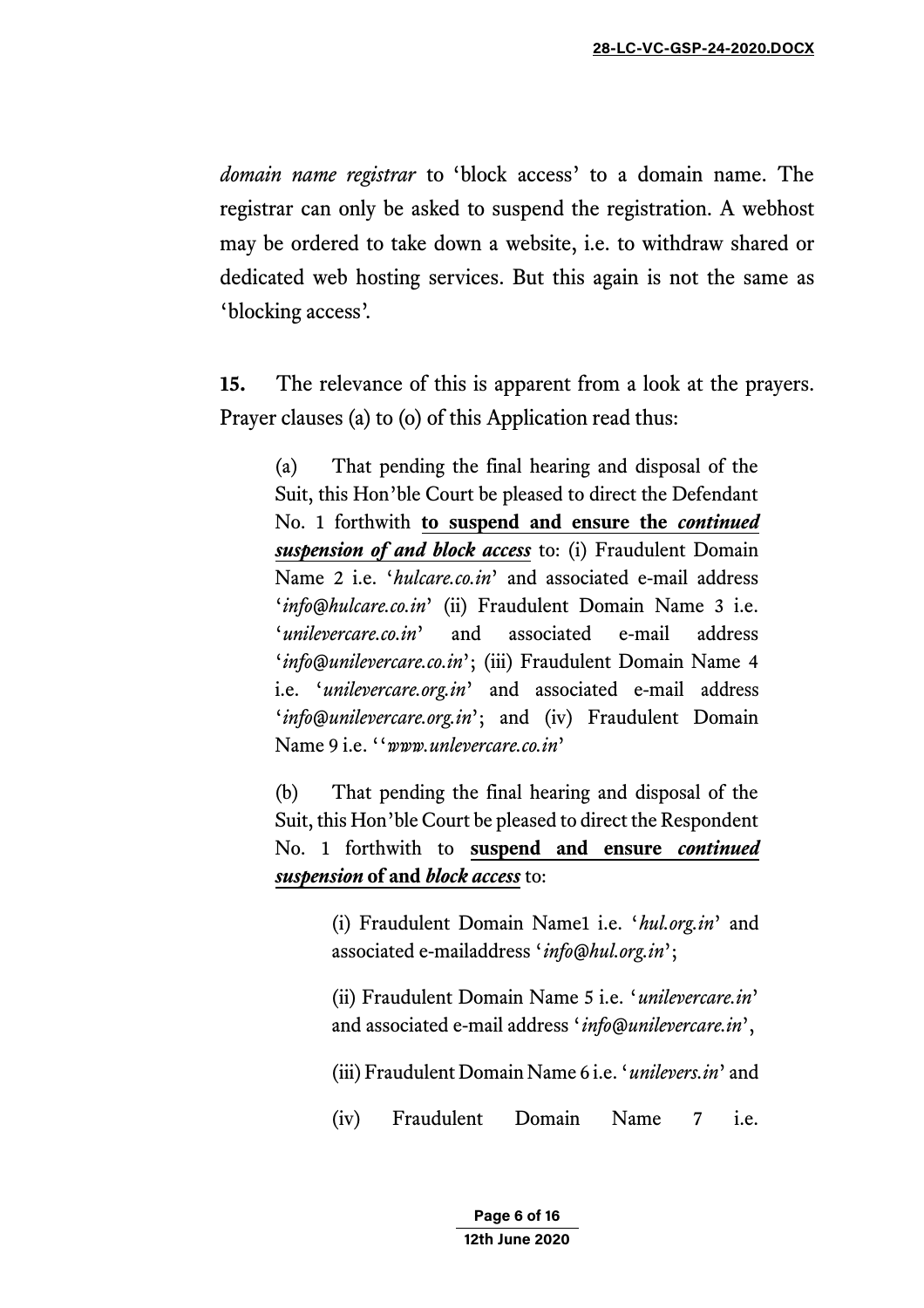'*dailyproductscare.in*' and associated e-mail address '*support @ dailyproductscare.in*';

(c) That pending the final hearing and disposal of the Suit, this Hon'ble Court be pleased to direct the Defendants No. 14 and 15, **to suspend and ensure** *continued suspension of and block access* to Fraudulent Domain Name 1i.e. '*hul.org.in*' and associated e-mail address'*info@hul.org.in*',

(d) That pending the final hearing and disposal of the Suit, this Hon'ble Court be pleased to direct the Defendants No. 14 and 15, to **forthwith suspend and** *ensure continued suspension of and block access* **to**:

> (i) Fraudulent Domain Name 5 i.e. '*unilevercare.in*' and associated e-mail address'*info@unilevercare.in*',

> (ii) Fraudulent Domain Name 6 i.e. '*unilevers.in*' and

(iii) Fraudulent Domain Name 7 i.e. '*dailyproductscare.in*' and associated e-mail address '*support @dailyproductscare.in;* 

(e) That pending the final hearing and disposal of the Suit, this Hon'ble Court be pleased to direct the Respondent No. 5 to **forthwith suspend** *and ensure the continued suspension* of '*www.hul.co*' i.e., Fraudulent Domain Name 8 *and block access thereto*.

(f) That pending hearing and final disposal of the present suit, this Hon'ble Court be pleased to pass an order directing Defendants No. 1, 14 and 15 forthwith to provide all particulars including registrant names /administrative/technical/billing/customer and ancillary details of the registrant(s) of *'www.unilevercare.co.in'* and **'***www.unilevercare.org.in*' i.e., Fraudulent Domain Name 3, and 4, respectively and associated fraudulent email addresses (*info@unilevercare.co.in* and

> **Page 7 of 16 12th June 2020**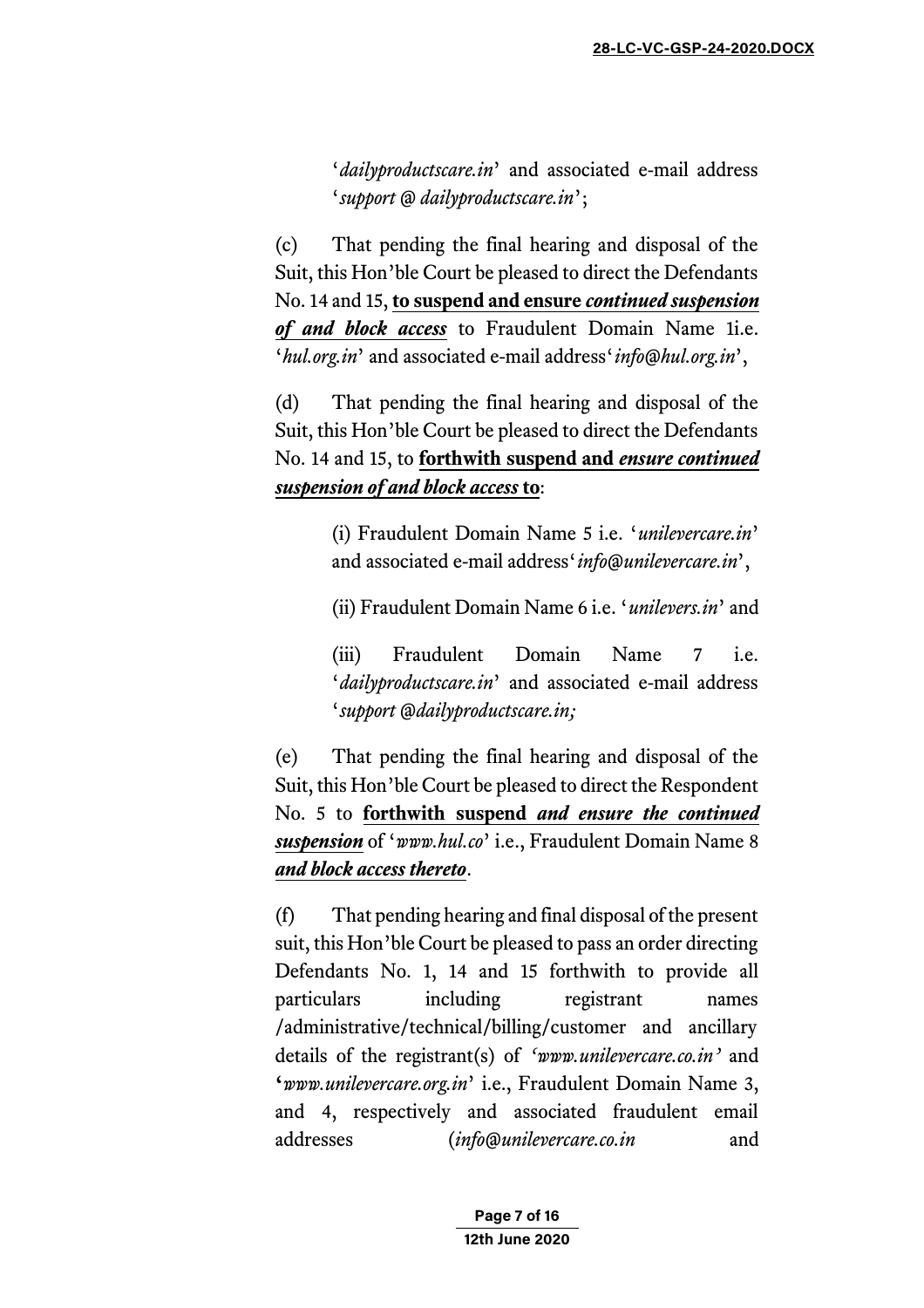*info@unilevercare.org.in*, respectively) registered with the Defendant No.1;

(g) That pending hearing and final disposal of the present suit, this Hon'ble Court be pleased to pass an order directing Defendants No. 14 and 15 and Respondent No. 1 forthwith to provide all particulars including registrant names/ administrative/ technical/ billing/ customer and ancillary details of the registrant(s) of fraudulent domain names Fraudulent Domain Name 1 i.e. '*hul.org.in*', Fraudulent Domain Name 5 i.e. '*unilevercare.in*', Fraudulent Domain Name 6 i.e. '*unilevers.in*' and Fraudulent Domain Name 7 i.e. '*dailyproductscare.in*' registered with the Respondent No.1;

(h) That pending hearing and final disposal of the present suit, this Hon'ble Court be pleased to pass an order directing Respondent No. 5 forthwith to provide all particulars including registrant names / administrative / technical / billing / customer and ancillary details of the registrant of fraudulent domain name *www.hul.co* i.e., Fraudulent Domain Name 8 registered with the Respondent No.5;

(i) That pending hearing and final disposal of the present suit, this Hon'ble Court be pleased to pass an order directing Defendants No. 7 and 11 Respondents No. 2 to 4 forthwith to freeze the accounts and suspend all operations in the accounts fraudulently opened by the Defendant No.5inthe name of the Applicant, as set out in '**Exhibit QQ**' hereto;

(j) That pending hearing and final disposal of the present Suit, this Hon'ble Court be pleased to pass an order directing Defendants No. 7 and 11 and Respondents No. 2 to 4 forthwith to disclose on oath before this Hon'ble Court:

> i. all details, documents and particulars including KYC and other details pertaining to the

> > **Page 8 of 16 12th June 2020**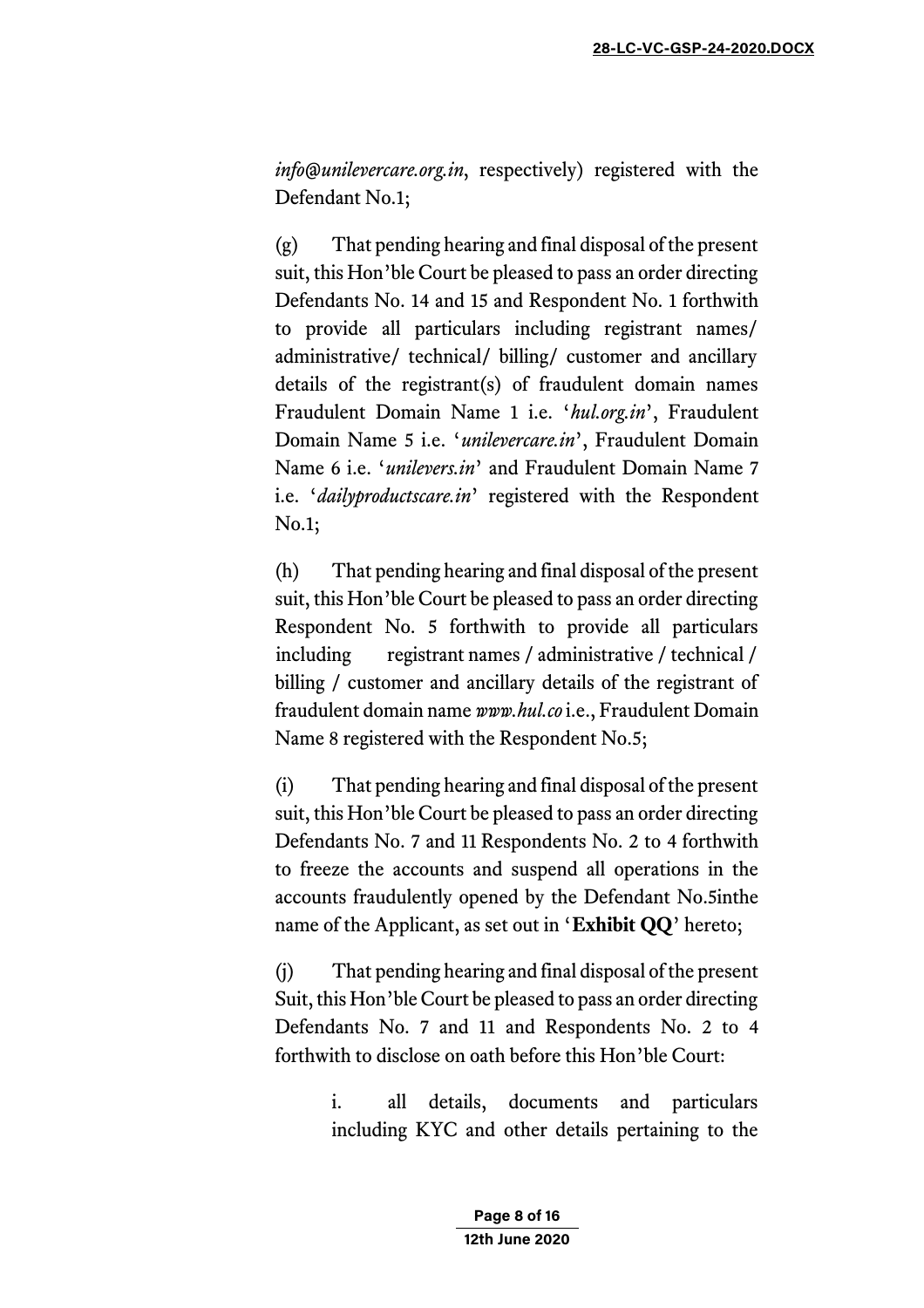fraudulent bank accounts set out in '**ExhibitQQ**' hereto;

ii. all details / documents pertaining to the due diligence and verification process undertaken by them before opening of the fraudulent bank accounts set out in '**Exhibit QQ**' hereto; and

iii. details of all transactions undertaken in respect of the fraudulent bank accounts set out in '**Exhibit QQ**' hereto;

(k) That pending hearing and final disposal of the present suit, this Hon'ble Court be pleased to restrain the Defendants No.1, 14 and 15 and Respondents No. 1 and 5 from registering *or allowing the continued registration* of any domain names/websites which contain the names / expressions/word/s 'hul', 'hindustanunilever', 'hindustan lever' 'unlever', 'unilever', 'lever' or parts thereof by themselves or in combination with each other or parts thereof or any combination thereof or with any other name(s)/expressions/word/s that are identical with or deceptively similar to the Applicant's domain names bearing these terms or any combination thereof including any domain names/websites which contain any of the names or parts thereof as, or are deceptively similar to those, set out in the list annexed at Exhibit at para 24B of the Plaint, the list annexed at Exhibit A to the Plaint and at '**Exhibit PP**' hereto;

(l) That pending hearing and final disposal of the present Suit, this Hon'ble Court be pleased to pass an order directing the Respondent No 6 (Police) to take necessary steps to expeditiously investigate the FIR registered on the Applicant's complaint relating to the fraudulent domain names and apprehend the Defendant No. 5 and take further steps/action thereon;

> **Page 9 of 16 12th June 2020**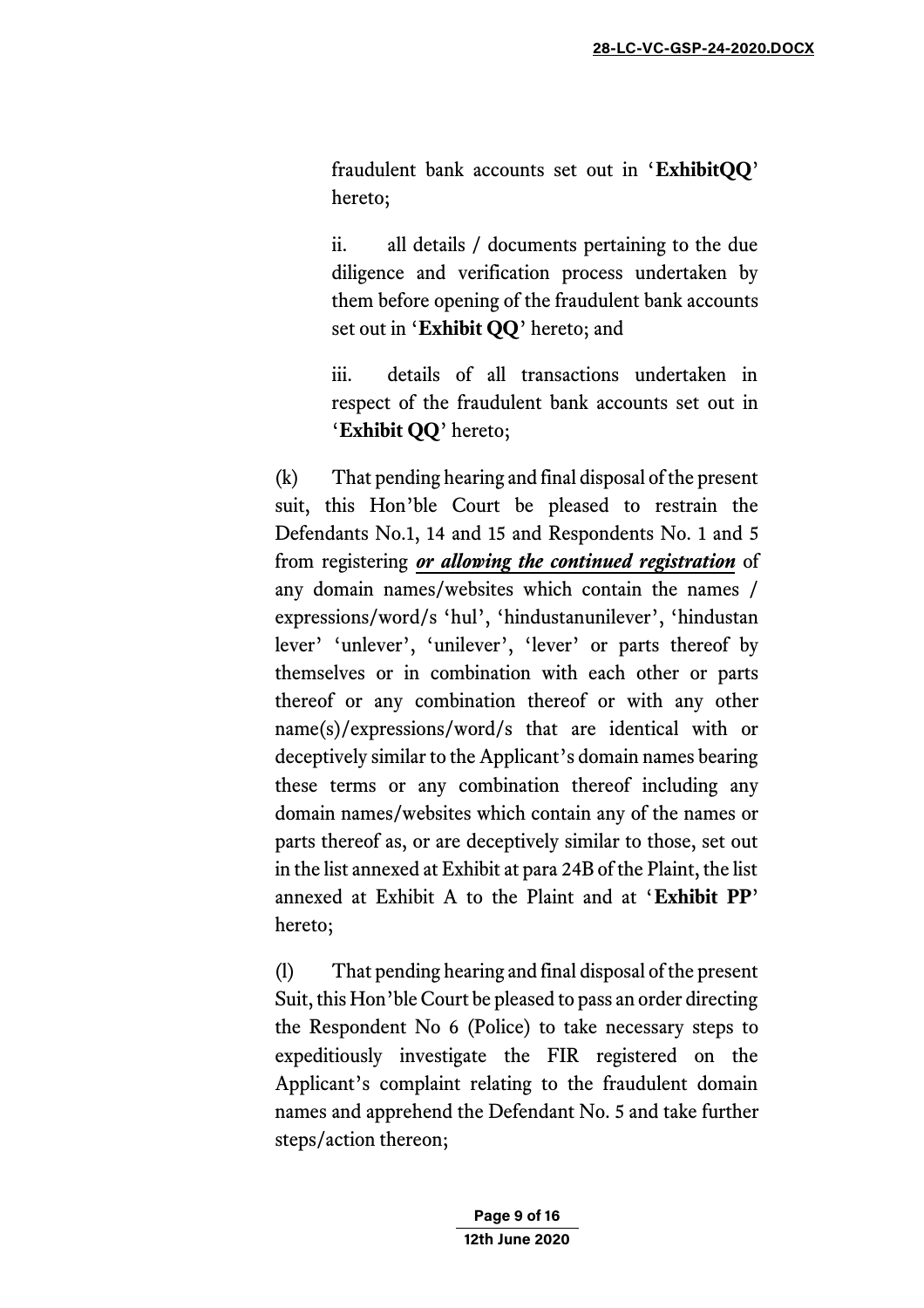(m) That pending the hearing and final disposal of the Suit, this Hon'ble Court be pleased to **devise a suitable mechanism, as stated in paras 32 to 36 hereinabove, and pass appropriate orders to effectively deal with further fraudulent domain names/websites/email addresses/id's encountered by the Plaintiff**.

(n) Ad-interim reliefs in terms of prayer clauses (a) to (m) above.

(o) That the Plaintiff be allowed to serve soft copies of any orders that this Hon'ble Court may pass, on the Defendants and Respondents."

(*Emphasis added*)

**16.** So far as prayer clause (a) is concerned, it is directed against Endurance Domains. Dr Saraf states that Endurance Domains has already substantially complied with the request made by HUL in respect of the domain names listed in this prayer; if not, it will do so at the earliest.

**17.** Dr Saraf points out that it is however not possible to 'ensure continued suspensions and block access to these domain names'. As I have pointed out, this prayer actually muddles two different concepts of suspending registration and blocking access.

**18.** There are other avenues for blocking access. They are of seriously doubtful efficacy. The internet is a network of networks. Every machine linked to any network has an IP address. Internet service providers assign these IP addresses and these may be static or dynamic (changing with each login). When this happens, the login

> **Page 10 of 16 12th June 2020**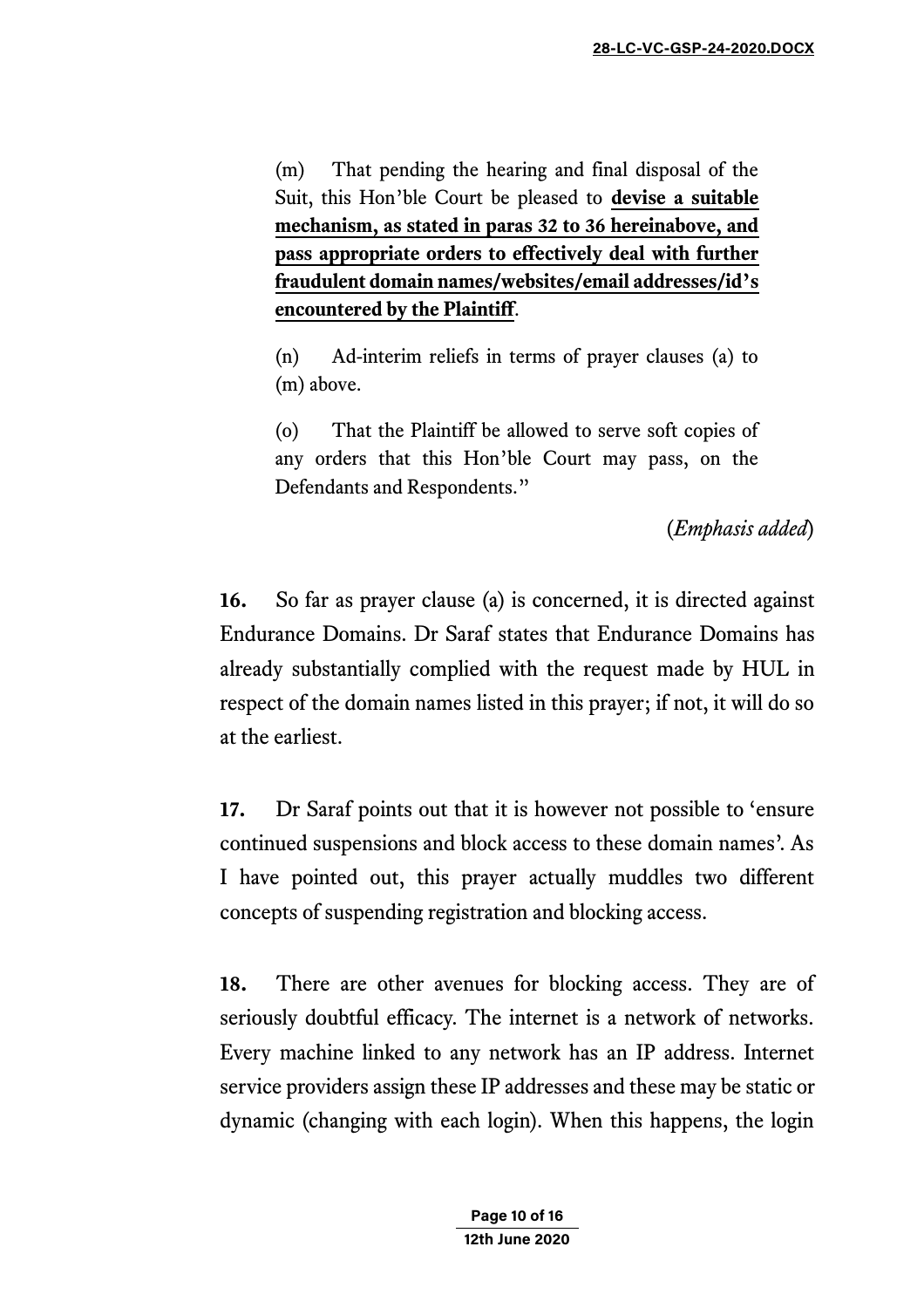being provided by an ISP, it is always possible to determine the country where the login originates. An 'access blocking' instructions only serves to block access to a remote website or server (possibly overseas) from an IP address of domestic origin, i.e. from the country ordering the block. Any such 'block' is easily circumvented by masking the originating country IP of the user. He or she only needs to use any of the commonly available VPN products. A VPN is a Virtual Private Network. A VPN user establishes a secure connection to another network over the internet, thus by-passing regionrestrictions, shielding browsing activity and so on. In its simplest form, a VPN connect an internet-enabled device to a remote server, and allows the VPN user to use that remote server's internet connection. If that remote server is outside jurisdiction, then for all intents and purposes the region-restriction is by-passed: an Indian internet-user could masquerade his or her IP as originating say, in the USA or in Fiji, by accessing a remote server located there. The user will then be 'seen' to be accessing the so-called 'blocked' site from the USA or Fiji; and India-specific access restrictions imposed on domestic internet service providers fail. Now I understand the argument that access to such bypassing technology is still not common, and the average user may not know about it or even how to use it. But VPN products are available for mobile phone platforms as well now. Therefore, other than lulling an applicant into a completely hollow and faux sense of safety (and conceivably giving some illinformed government functionary an entirely unwarranted sense of power or authority), blocking access achieves next to nothing.

**19.** So much for blocking access. But to ask for the 'continued suspension' of domain name registration is also technically incorrect.

> **Page 11 of 16 12th June 2020**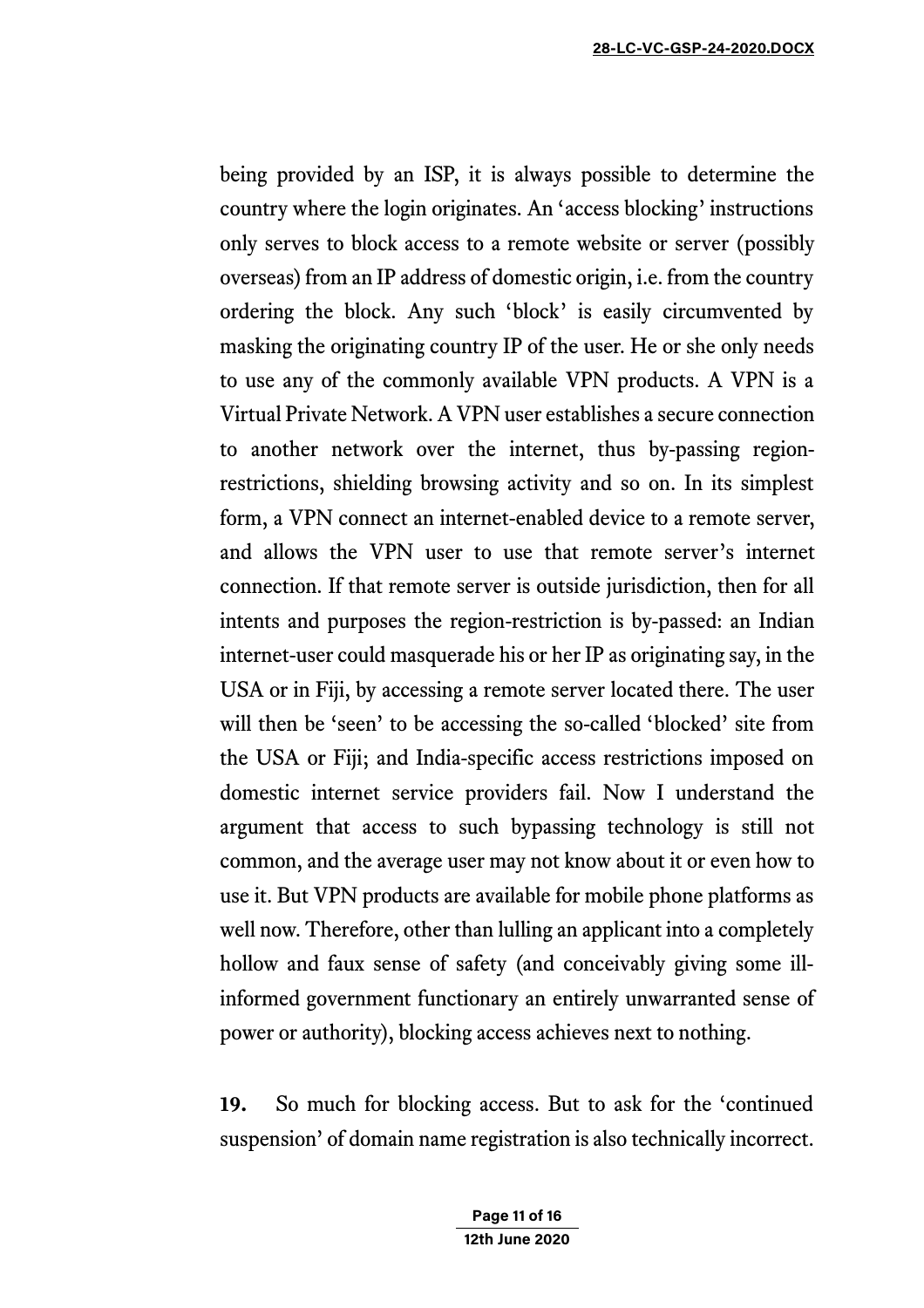Any domain name Registrar can always suspend a domain that is registered. But the entire process of registration itself is entirely automated and machine-driven. No domain name registrar can put any domain names on a black list or a block list. The notion that domain name registrar's have a person or a team of persons scanning and checking every domain name application betrays a wholesale lack of understanding of how domain name registration actually works. If a user wanted to register, say, *chroniclesofwastedtime.com*, there is no individual at any domain name registrar to question, to ask why, what for or anything. If the domain name is free, the applicant can take it to registration. That is all there is to it. That registration will continue until suspension or expiry.

**20.** A 'continued suspension' is therefore not possible or practicable at least in the current technology. In other words, as Dr Saraf points out, once the present registration is suspended, that suspension will continue until the end of the registration period. Upon that end of registration period, there is a further period of two to three weeks as a cooling-off period for the registrant to apply for re-registration in case the registration has inadvertently lapsed. Obviously, that cooling-off period would also be covered by the present order. However, once the domain name is released from registration by one domain name registrar then it is released worldwide across the entire cyber system and network of the internet. This means that any person can then attempt and will succeed in getting a registration through any other registrar or even the very same registrar by a process that is entirely automated and requires no manual intervention.

> **Page 12 of 16 12th June 2020**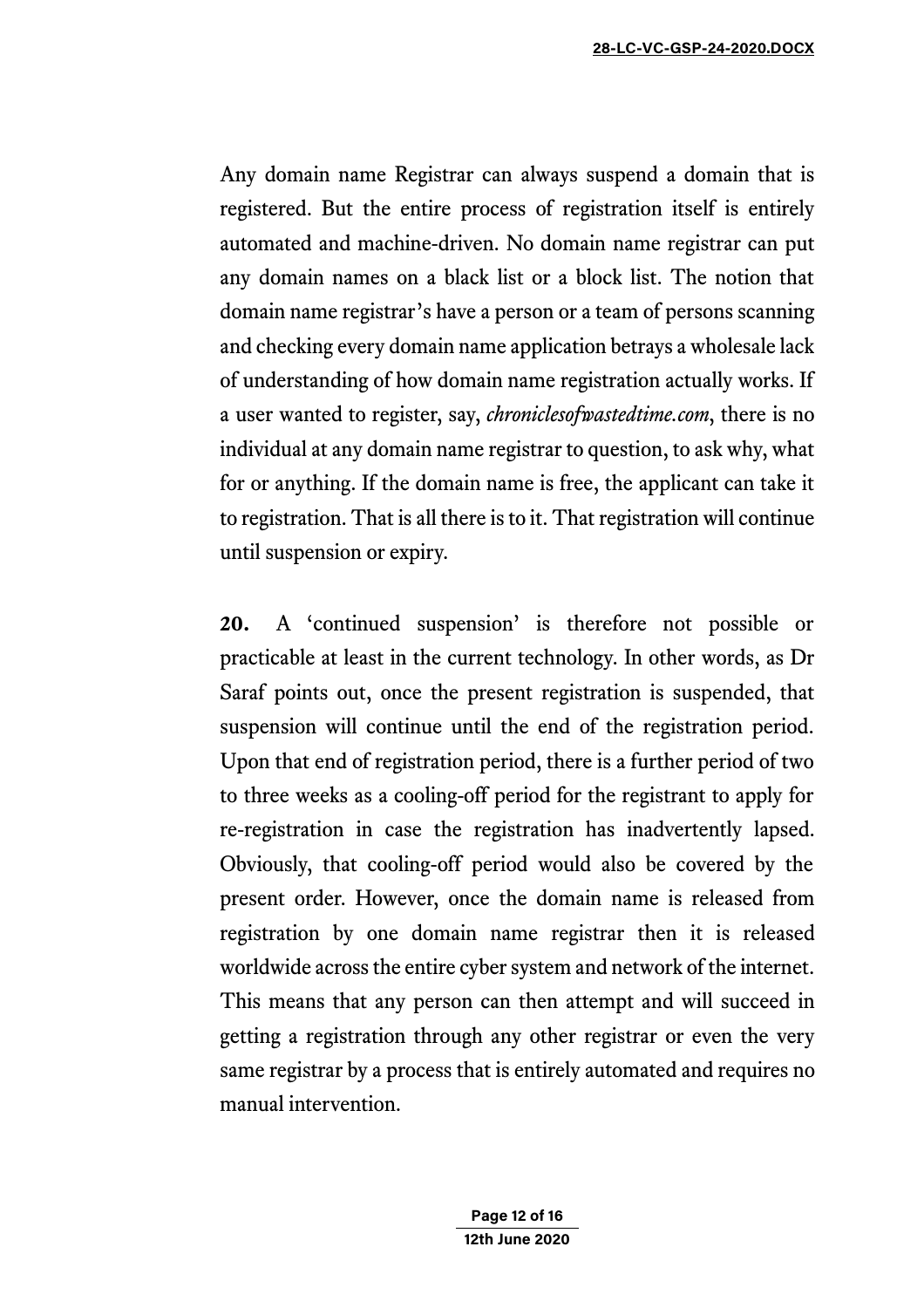**21.** Given that this is the state of the technology it is therefore not possible to allow the prayer clause (a) to include the words 'ensure continue suspension of and block access to'. This will conceivably put the Defendant No.1 in a state of being constantly in threat of contempt proceedings. Therefore, those words will be excluded.

**22.** Dr Saraf states that the registration of domain name unilevercare.co.in has already expired in May 2020. The statement is noted.

**23.** The same considerations will apply in respect of GoDaddy in terms of prayer clause (b) and to Porkbun in respect of prayer clause (e).

**24.** Prayer clauses (c) and (d), for the reasons I have already outlined against NEIE and the Dot In Registry cannot be granted.

**25.** As far as prayer clauses (f), (g) and (h) are concerned, these call for a disclosure of registrant information from Endurance Domains, GoDaddy and Porkbun as also from the .in registry and NEIE in respect of the offending registration. I will grant that relief only against Endurance Domains, GoDaddy and Porkbun, not against the .in registry and NEIE.

**26.** I come next to the next set of prayer clauses directed against the banks. I cannot grant the blanket injunction in terms of prayer clause (i) to these accounts. But I will grant an order in terms of prayer

> **Page 13 of 16 12th June 2020**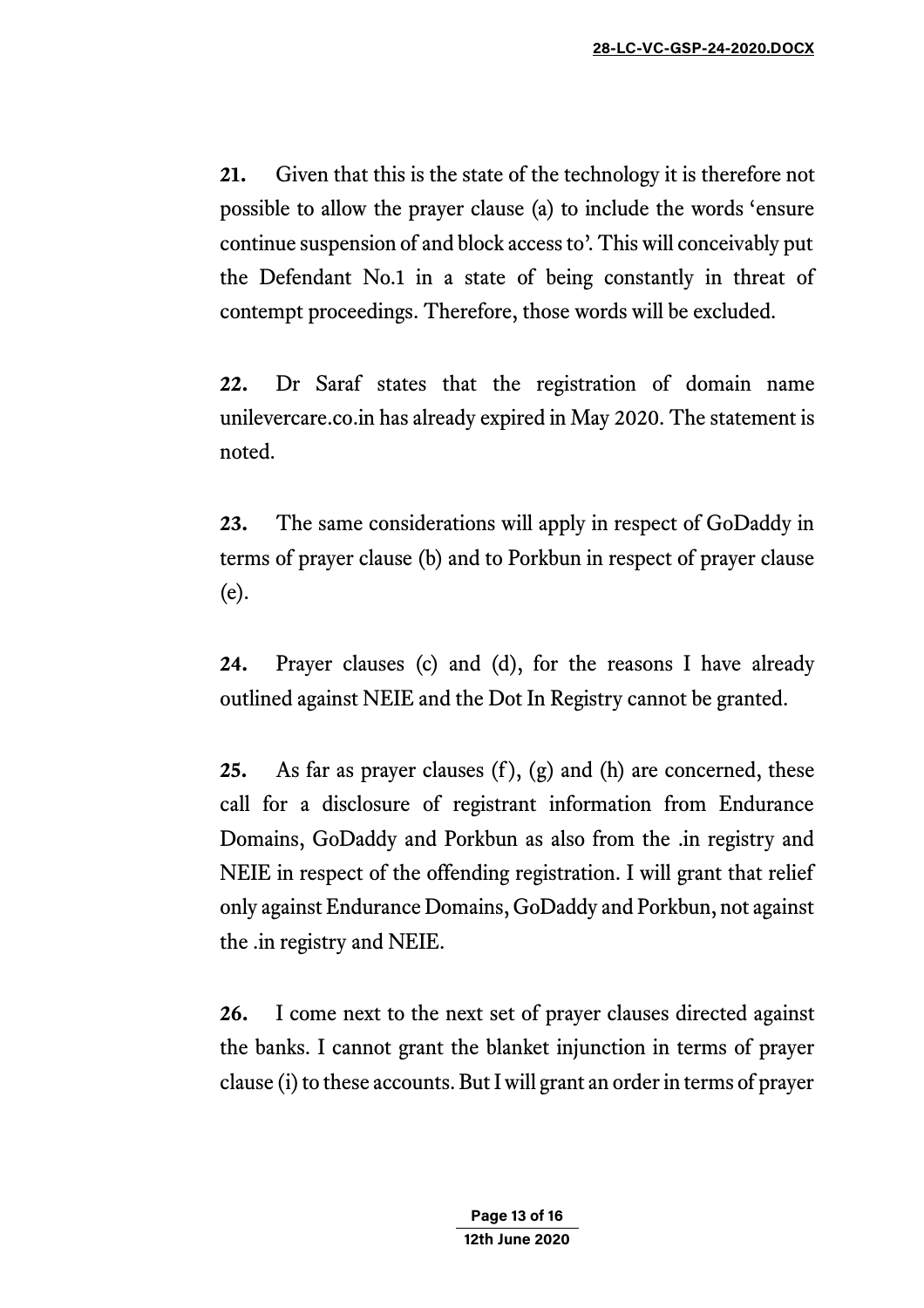clause (j) for a disclosure because the amounts involved are significant.

**27.** As regards prayer clause (k), for the technical reasons I have outlined above, it is not possible to pass an order granting an injunction operating either dynamically or otherwise in future in this fashion. The very technology behind domain name registration does not permit this. There is a technical distinction between blocking a website or access to a website and blocking the registration of a domain name. It is the technology governing the latter that makes the grant of prayer clause (k) unfeasible.

**28.** That said, it is always open to the Plaintiffs to communicate with Endurance Domains, GoDaddy and Porkbun and request without intervention of the Court relief for the suspension of any infringing domain name registrations and the suspension of any web hosting privileges. The domain name registrars or webhosts are not bound to accede to any such request, but are only required to consider it. If they believe the request to be valid and justified, they may act on it. I am, however, making it clear that if any innocent third-party is prejudiced by these actions, then the Plaintiff and the domain name registrar in question will certainly be held to account.

**29.** Mr Tulzapurkar then wants an order in terms of prayer clause (m). That prayer rejects itself for ad interim relief. Mr Tulzapurkar says the Plaintiff cannot be expected to constantly make applications every time a new domain name is discovered. I do not see why not. The Plaintiff is not short of resources and skills, even in the legal

> **Page 14 of 16 12th June 2020**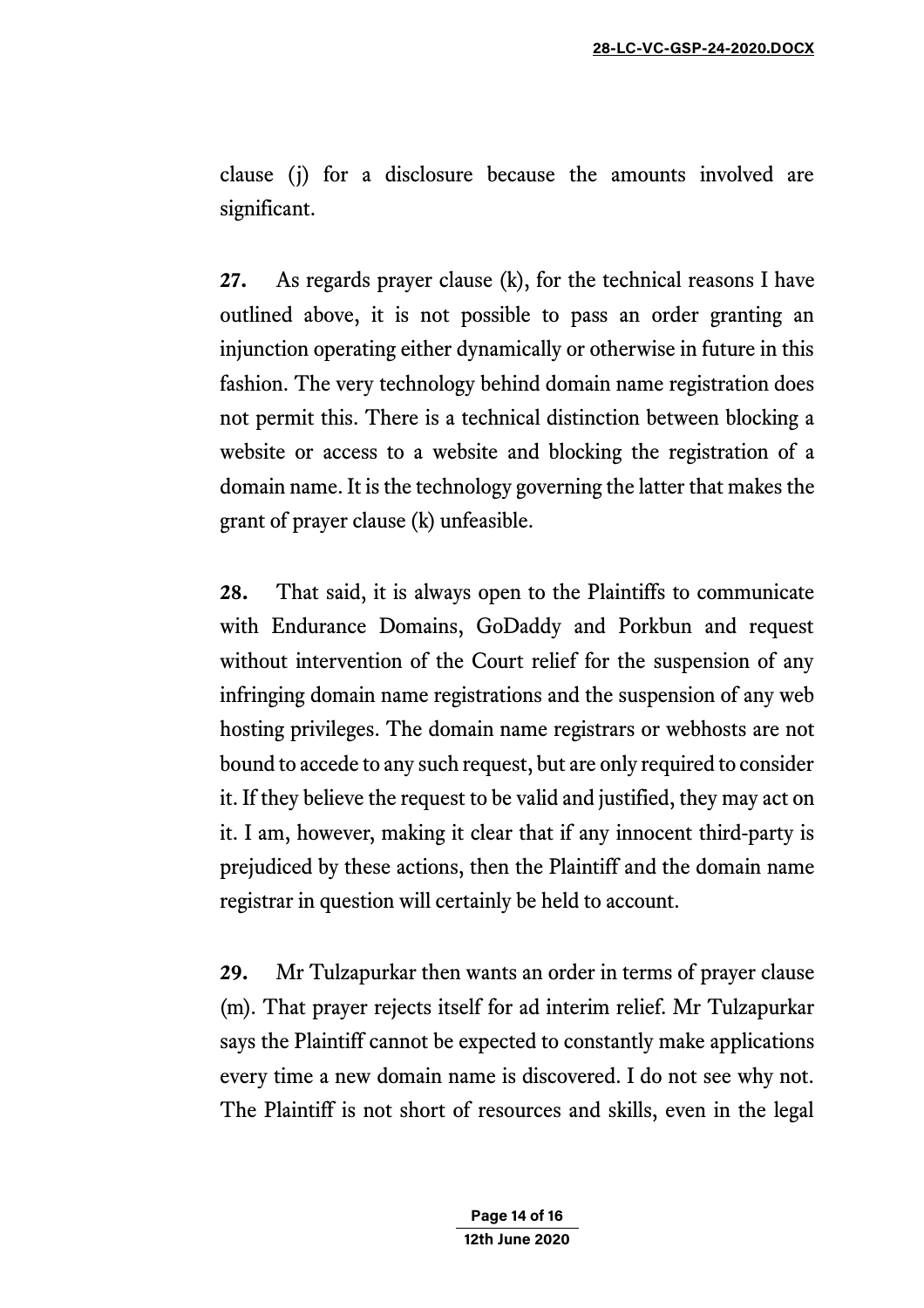department; and the Plaintiff is a well-known and well-established litigant. HUL has more than enough resources, not the least of which is Mr Tulzapurkar himself. He is always welcome in this Court so I see no difficulty in allowing him to making repeated applications. Eternal vigilance is not just the price of liberty; it is also the cost of doing large-volume business. I do not think it is for any court to come up with mechanisms to protect the Plaintiff's interest at low or no cost, or by turning a plaintiff into judge, jury and executioner, let alone sub-contracting out what I believe to be a serious judicial function of assessing and balancing rival merits. What should or should not be suspended (or blocked) is for a government to decide, not some litigant. There are no shortcuts. All this: prima facie; two mantra words that seem to have become some sort of balm in the frenzied jurisprudence of interim and ad interim litigation.

**30.** There is, however, another consideration: the court's time. Requiring formal interim applications puts a strain on our resources. I will therefore permit HUL as an exceptional case, if it is unable to get the negotiated relief that it seeks directly from one of the domain name registrars who are already parties to suit, to file an Affidavit listing the domain names in questions and to approach the Court after serving a copy of that affidavit on the domain name registrar in question. I am doing away only with the requirement of a formal IA, not the requirement of coming to Court; and this is only done to ease the burden on the Court. This part of the order is, obviously, liable to be reviewed, modified or recalled at any time.

> **Page 15 of 16 12th June 2020**